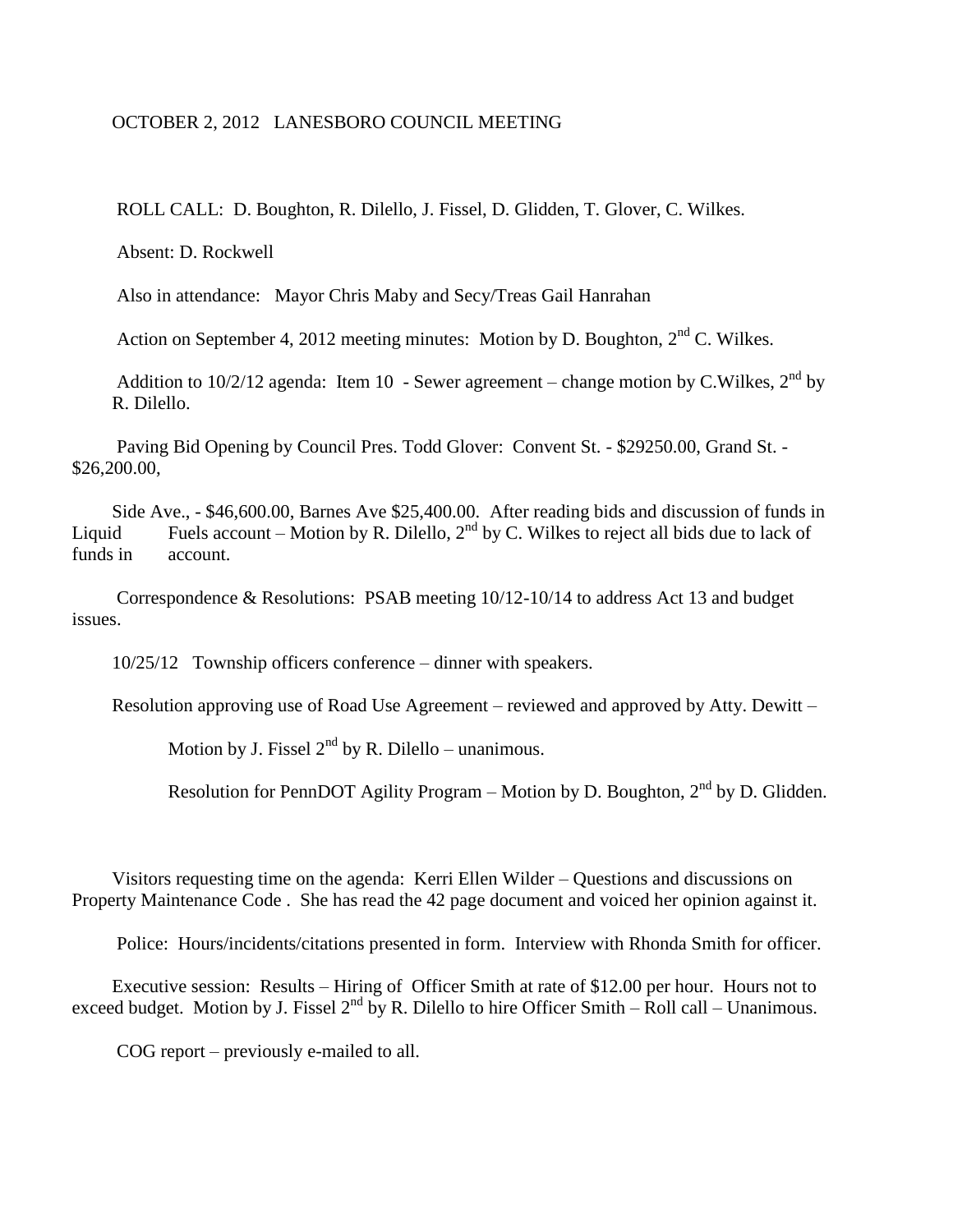Streets: Status of plow  $&$  truck = Truck needs brakes, plow needs welding and spreader needs to be checked out before bad weather. One skid of anti skid is in Susquehanna and we will have to purchase one more. Pot holes to be repaired by Boro employees – asking Chaz and Ralph to patch.

Discussion of new truck for streets and plowing – T. Glover to check out Co-Stars for pricing – new or used – gas or diesel were discussed as well as central hydraulics. More info at November meeting.

Parks & Recreation – Motion by R. Dilello,  $2<sup>nd</sup>$  by C. Wilkes to purchase six additional picnic tables for Luciana Park. Grill replacement will be checked out at Miracle Playground for purchase in spring.

C. Wilkes to talk to Boy Scouts about painting of the new tables.

Sewer/Refuse: Discussion of replacing recycling bin on garbage truck. Estimate to be available from Hackers Packers for replacement. T. Glover and C. Maby to attend a meeting with Tri Boro Municipal regarding sale of sewer. Sewer agreement presented by Tri Boro Municipal – Motion by J. Fissel  $2^{nd}$  by R. Dilello to accept agreement at \$18,435.34. for year 2013.

Community Center: Rentals will be closed during construction. Discussion of options for offices. CC will be used for police station and office. Motion to move offices by J. Fissel,  $2<sup>nd</sup>$  by D. Glidden. Plans for revamping of CC to be presented.

Old Business: Swift Reach – list to be sent to Mandie for computer ready calling.

Ordinances – Copy of Property Maintenance Code presented to each council member. Many questions still need to be answered – such as – Fee schedule, types of enforcement, enforcement of rental hazards. Ordinance on hold until next meeting – Council President T. Glover charges each Council Member to read the Code book and bring questions to the November meeting.

New Business: Halloween set to be on October 31, 2012 from 6 – 8 PM.

2013 Budget talks - Budget for 2013 discussed item by item and questions were asked and answered.

Basic draft to be advertised and adopted at November meeting.